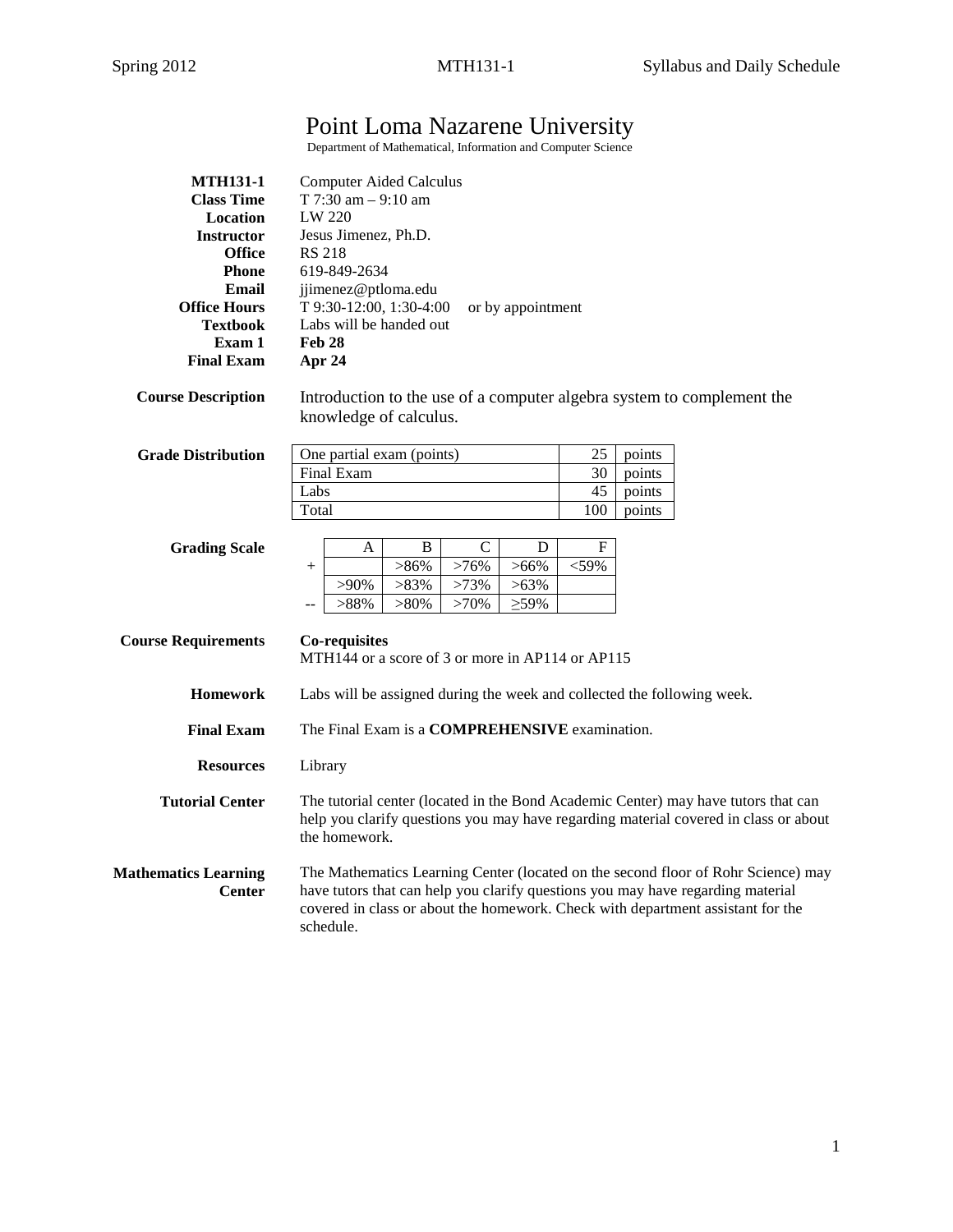## **ATTENDANCE**

Attendance is expected at each class section. In the event of an absence you are responsible for the material covered in class and the assignments given that day. See the Point Loma Nazarene University Catalog for a statement of the university's policy with respect to attendance. Remember that missing more than one and a half week's worth of classes can result in a failing grade.

## **CLASS ENROLLMENT**

It is the student's responsibility to maintain his/her class schedule. Should the need arise to drop this course (personal emergencies, poor performance, etc.), the student has the responsibility to follow through (provided the drop date meets the stated calendar deadline established by the university), not the instructor. Simply ceasing to attend this course or failing to follow through to arrange for a change of registration (drop/add) may easily result in a grade of F on the official transcript.

## **ACADEMIC ACCOMADATIONS**

While all students are expected to meet the minimum academic standards for completion of this course as established by the instructor, students with disabilities may require academic accommodations. At Point Loma Nazarene University, students requesting academic accommodations must file documentation with the Disability Resource Center (DRC), located in the Bond Academic Center. Once the student files documentation, the Disability Resource Center will contact the student's instructors and provide written recommendations for reasonable and appropriate accommodations to meet the individual needs of the student. This policy assists the University in its commitment to full compliance with Section 504 of the Rehabilitation Act of 1973, the Americans with Disabilities (ADA) Act of 1990, and ADA Amendments Act of 2008, all of which prohibit discrimination against students with disabilities and guarantees all qualified students equal access to and benefits of PLNU programs and activities.

Students with learning disabilities who may need accommodations should discuss options with the instructor during the first two weeks of class.

## **ACADEMIC HONESTY**

The Point Loma Nazarene University community holds the highest standards of honesty and integrity in all aspects of university life. Academic honesty and integrity are strong values among faculty and students alike. Any violation of the university's commitment is a serious affront to the very nature of Point Loma's mission and purpose. Academic dishonesty is the act of presenting information, ideas, and/or concepts as one's own when in reality they are the results of another person's creativity and effort. Such acts include plagiarism, copying of class assignments, and copying or other fraudulent behavior on examinations.

A student who is caught cheating on any item of work will receive a zero on that item and may receive an "F" for the semester. See the PLNU Catalog for a further explanation of the PLNU procedures for academic dishonesty.

## **FINAL EXAM: DATE AND TIME**

The final exam date and time is set by the university at the beginning of the semester and may not be changed by the instructor. Only in the case that a student is required to take three exams during the same day of finals week is an instructor authorized to change the exam date and time for that particular student.

## **CLASS LEARNING OUTCOMES**

Students will be comfortable using technology to solve problems.

## **MTH131**

Students will be comfortable using technology to solve problems.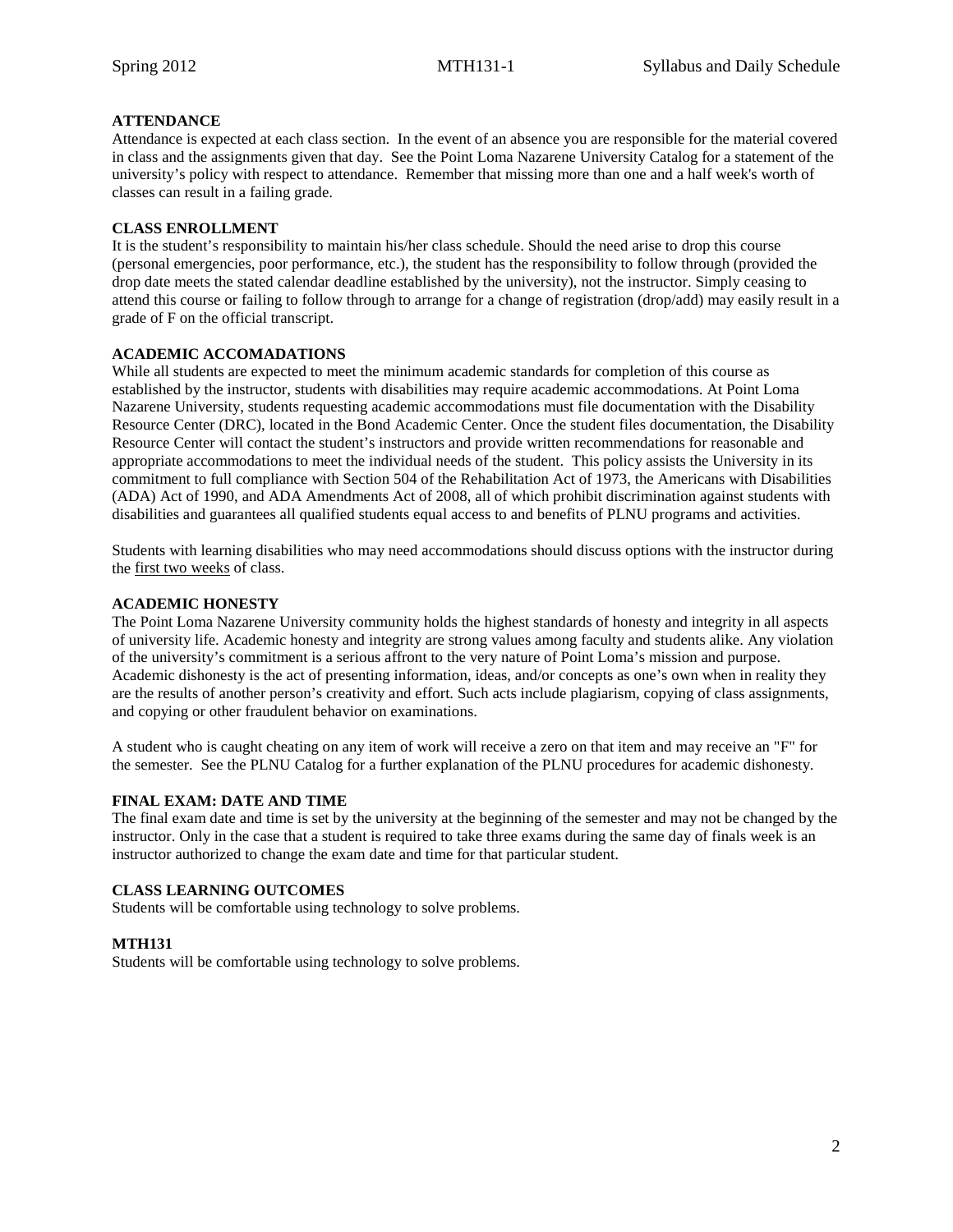| <b>Schedule</b>                   | <b>Week</b>    |                                                                   |
|-----------------------------------|----------------|-------------------------------------------------------------------|
|                                   | $\mathbf{1}$   |                                                                   |
| <b>Jan 16</b><br>Jan 18<br>Jan 20 | $\overline{c}$ | MLK day. No class<br>Introduction to Maxima (Lab 1)               |
| Jan 24                            | 3              | Lab <sub>2</sub>                                                  |
| Jan 31                            | 4              | Lab <sub>3</sub>                                                  |
| Feb 7                             | 5              | Lab 4                                                             |
| Feb 14                            | 6              | Lab 5                                                             |
| Feb 21                            | $\overline{7}$ | Lab 6                                                             |
| Feb 28                            | 8              | Exam 1                                                            |
| Mar 6                             | 9              | <b>Spring Break</b><br><b>Spring Break</b><br><b>Spring Break</b> |
| Mar 13                            | 10             | Lab <sub>7</sub>                                                  |
| Mar 20                            | 11             | Lab 8                                                             |
| Mar 27                            | 12             | Lab 9                                                             |
| $\overline{Apr}$ 3                | 13             | Lab $10$                                                          |
| Apr 10                            | 14             | Lab 11                                                            |
| Apr 17                            | 15             | Lab 12                                                            |